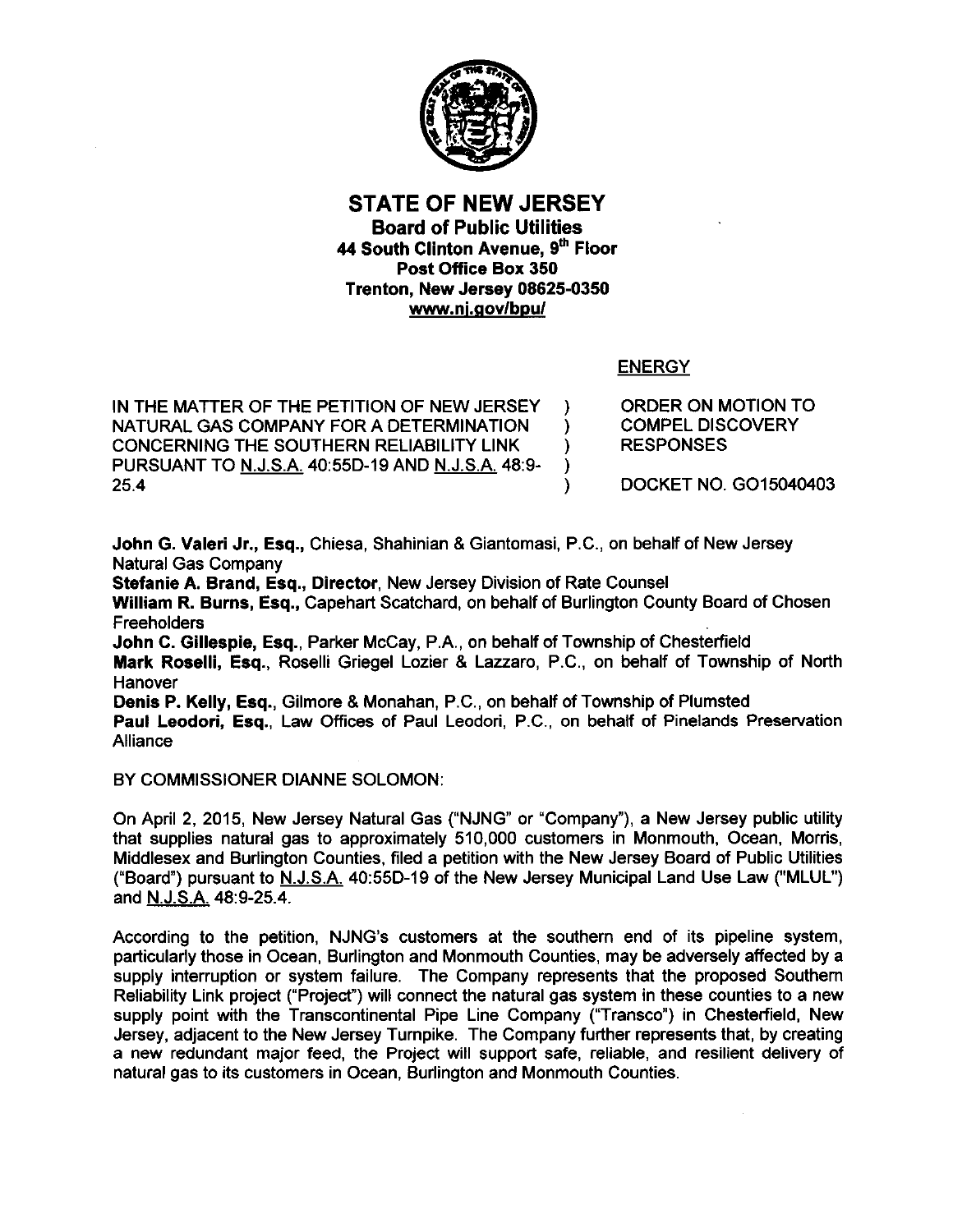By Order dated May 19, 2015 ("May 19 Order"), the Board retained this matter for hearing and I was designated as the Presiding Officer with the authority to establish and modify schedules, decide all motions and otherwise control the conduct of this case, subject to Board ratification. Additionally, the May 19 Order set June 30, 2015 as the deadline to file motions to intervene or participate in this matter.

On June 18, 2015, I issued a Prehearing Order and accompanying procedural schedule. On request of the parties, that schedule has been modified several times. By Order dated July 21, 2015 ("July 21 Order"), I granted the motions to intervene filed by the Burlington County Board of Chosen Freeholders, the Township of North Hanover and the Township of Chesterfield ("Chesterfield"). The July 21 Order also permitted the Township of Plumsted and the Pinelands Preservation Alliance to participate in this proceeding.

Chesterfield timely served discovery, in the form of written questions, on NJNG on November 24, 2015. NJNG timely served its answers and objections to the requests on December 2, 2015. On December 4, 2015, Chesterfield sent a letter to NJNG stating that NJNG's answers to the requests were deficient, and that despite the fact that the evidentiary hearing was to commence on December 7, 2015, Chesterfield was reserving its right to pursue more specific responses to discovery.

The evidentiary hearing was held on December 7, 2015. Although a second day was reserved to receive additional testimony and evidence, the evidentiary hearing concluded on December 7, 2015, and the record was closed for the receipt of additional evidence. By Order dated December 10, 2015 ("December 10 Order"), I directed that initial post-hearing briefs were to be filed on or before January 15, 2016, and post-hearing reply briefs were to be filed on or before January 29, 2016.

Under cover letter dated December 21, 2015, Chesterfield filed a motion to compel discovery responses from NJNG, along with the Certification of Katelyn M. McElmoyl, Esq. ("Certification") and accompanying exhibits. In its motion, Chesterfield states that it attempted to amicably resolve the discovery dispute without the intervention of me, as Presiding Officer in this matter. The Certification further avers that on December 14, 2015, counsel for Chesterfield sent an email to counsel for NJNG asking for more specific responses. On December 15, 2015, counsel for NJNG indicated via e-mail that more specific answers would not be provided, as the evidentiary record in this matter was closed. Copies of the e-mails are attached to the Certification as Exhibits G and H.

On December 29, 2015, NJNG filed a letter via e-mail with the Secretary of the Board in response to Chesterfield's motion. NJNG opposes the motion on the basis that Chesterfield is out of time to seek more specific responses because the evidentiary hearing has concluded and the record is therefore closed. NJNG also asserts that Chesterfield should be ordered to pay NJNG counsel fees for responding to the motion.

# **DISCUSSION AND FINDINGS:**

As noted above, the May 19 Order authorized me to rule on all motions and otherwise control the conduct of this proceeding. Accordingly, I must look at Chesterfield's request in the context of the scope of this proceeding and within the scope of the authority granted to me.

As noted in previous matters before the Board, the purpose of discovery, as set forth in N.JAC. 1 :1-10.1 is to provide litigants "access to facts which tend to support or undermine their position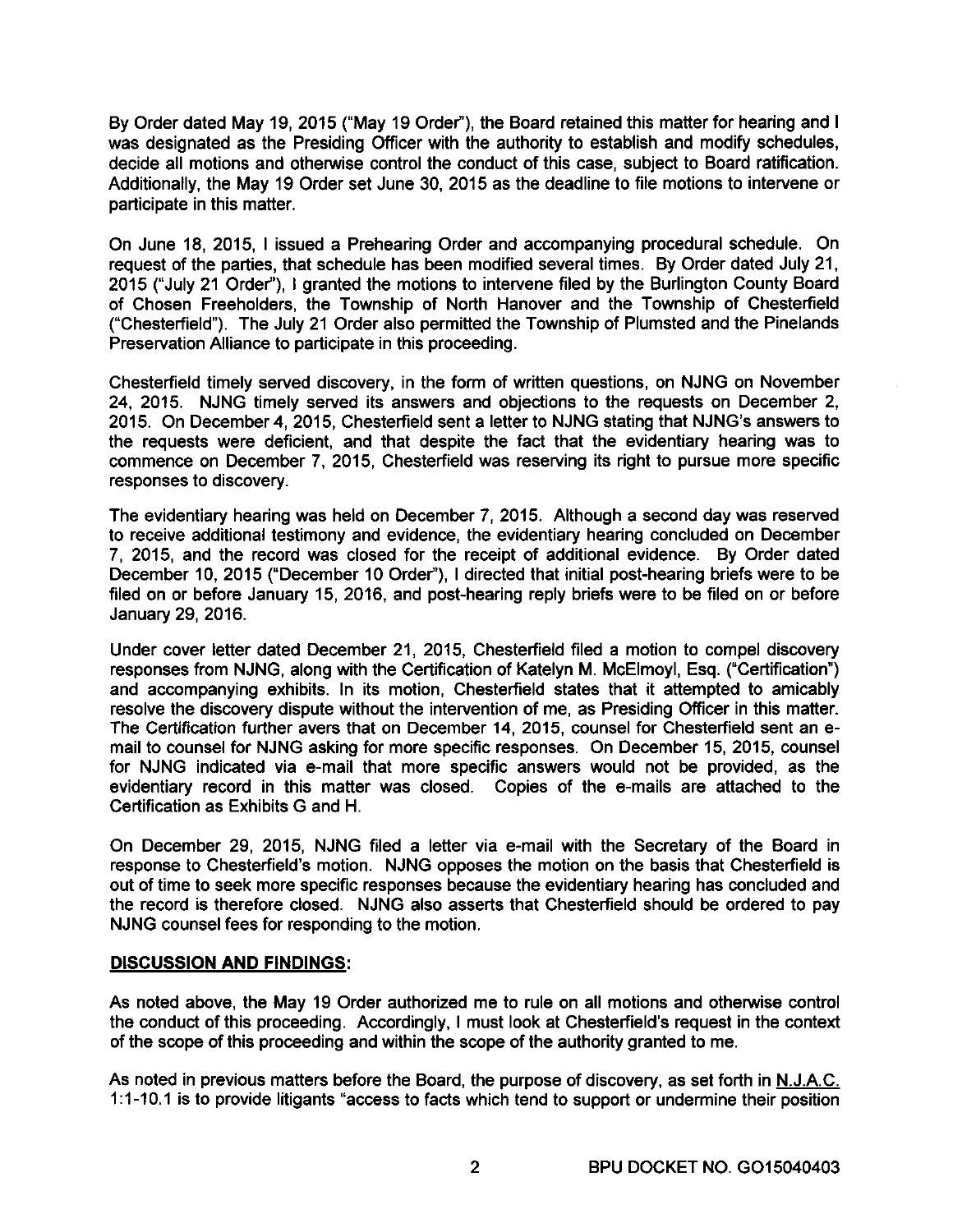or that of their adversary." Likewise, discovery is appropriate if the information sought appears reasonably calculated to lead to the discovery of admissible evidence. N.J.A.C. 1:1-10.1(b). The test for the judge in reviewing a discovery motion requires the judge to weigh the need for the information and the extent it is in the control of the party from which it is being sought. N.J.A.C.1:1-10.1(c).

Based on a review of the propriety of the discovery requests posed by Chesterfield, NJNG shall provide complete answers to the following:

- $81(b)$  and  $(d)$ ;
- $84(a)-(i)$ ;
- 85(a);
- 85(b) (only to the extent that NJNG is aware of relevant facts, otherwise NJNG is not required to explain circumstances in the negative);
- 86(b) (NJNG need only answer if it knows this information);
- 86(a);
- 87(a);
- 87(b) (only to the extent that NJNG is aware of relevant facts, otherwise NJNG is not required to explain circumstances in the negative);
- 90;
- 91 (except questions as to what NJNG "hopes");
- 98(a)-(c) (NJNG need only answer if it knows this information);
- $\bullet$  99(c) and (d);
- 101 (b) and (c); and
- $103(a)$ , (b) and (c) except as noted below.

NJNG shall not be required to answer the following discovery requests:

- 91 (as stated above, NJNG need not respond as to what it "hopes" but the remaining portions of the request should be answered);
- 99(a) and (b) (these requests seek hypothetical information and need not be answered);
- 99(e) (this request is overly broad);
- 101(a) (this request is overly broad and unduly burdensome);
- $\bullet$  101(d) (this request is vague and overly broad; it is unclear what is meant by "ensure");
- 103(a) (NJNG is not required to respond to "why or why not");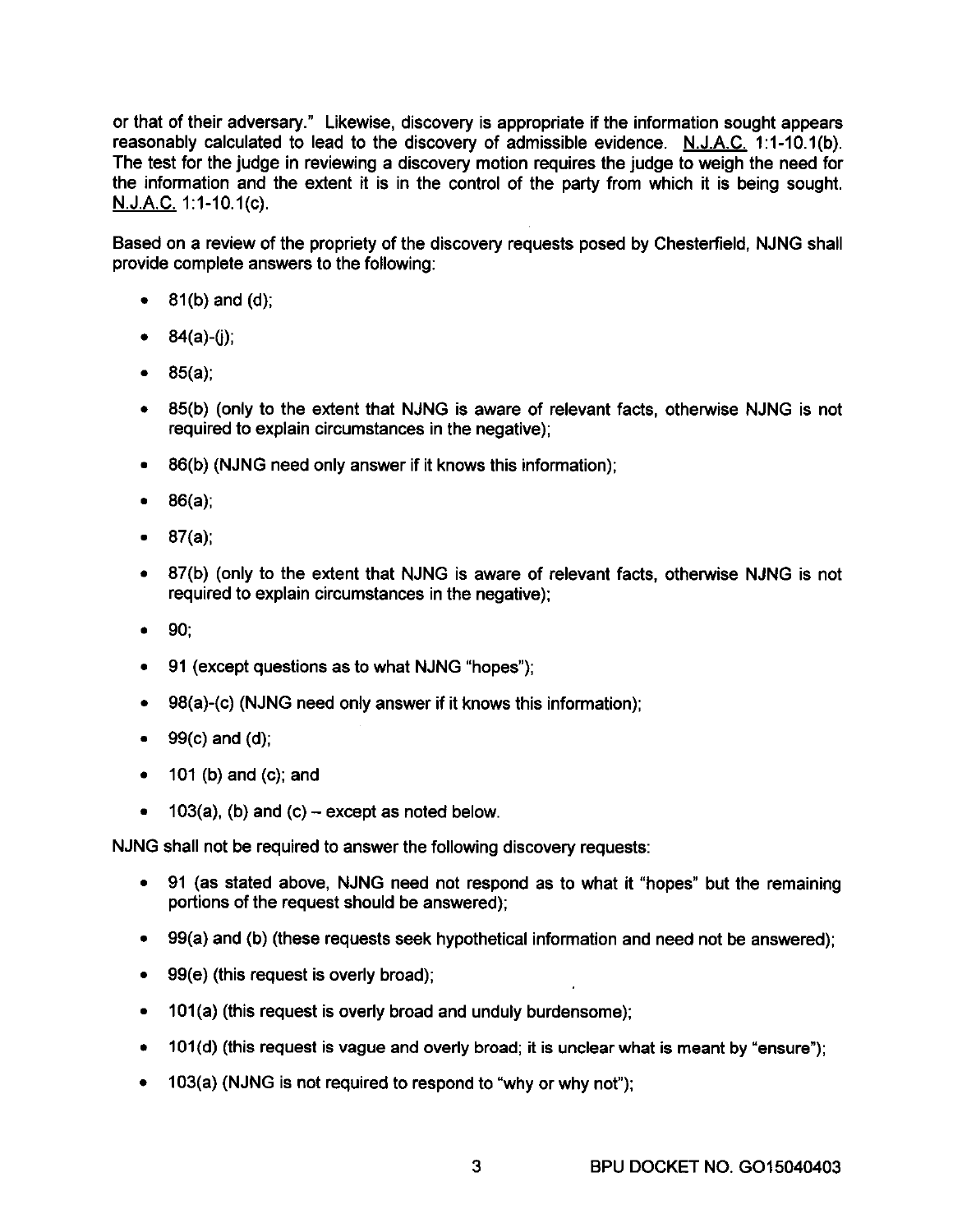- 103(b) (NJNG is not required to respond to "why or why not"); and
- 103(c) The preliminary request is acceptable (subparts (a)-(c) need not be answered as objectionable; (d) is acceptable to answer if NJNG knows what is meant by "representations;" and (e) need not be answered as it is overly broad).

Accordingly, the motion is **HEREBY GRANTED IN PART** and **DENIED IN PART** as more specifically set forth above. It is noted that to the extent NJNG refers Chesterfield to the Joint Base McGuire-Dix-Lakehurst for information, it must directly answer the request as to whether NJNG possesses the requested factual information, and if so, what that information is.

NJNG shall provide more specific answers to discovery, as specified above, on or before January 11, 2016. Although the evidentiary record has been closed, under the circumstances of this case, NJNG's objection to the motion as untimely is **HEREBY OVERRULED.** 

As stated, the parties are currently scheduled to file initial post-hearing briefs January 15, 2016 and reply post-hearing briefs on January 29, 2016.

While Chesterfield claims to have made a good faith effort to resolve the dispute which is the subject of the motion, Chesterfield waited nearly one (1) week to file its motion following NJNG's refusal to provide more specific discovery responses. Moreover, the adopted schedule was proposed by Chesterfield knowing that this issue was outstanding, and other parties have relied on the briefing schedule. Nonetheless, I feel that a slight modification to the schedule is appropriate. Therefore, I **HEREBY DIRECT** that initial briefs are to be filed on or before January 22, 2016, but the date for the filing of post-hearing reply briefs shall remain on or before January 29,2016, as I previously directed in the December 10, 2015 Order.

Although Chesterfield has sought to reserve its right to request additional hearings, no additional hearings are granted.

NJNG's request for counsel fees is **HEREBY DENIED.** 

I **HEREBY DIRECT** Staff to post this Order on the Board's website and serve a copy of the Order to the service list electronically.

This ruling is provisional and subject to ratification or other alteration by the Board as it deems appropriate during the proceeding in this matter.

DATED: January 5, 2016

A AUmmer **COMMISSIONER**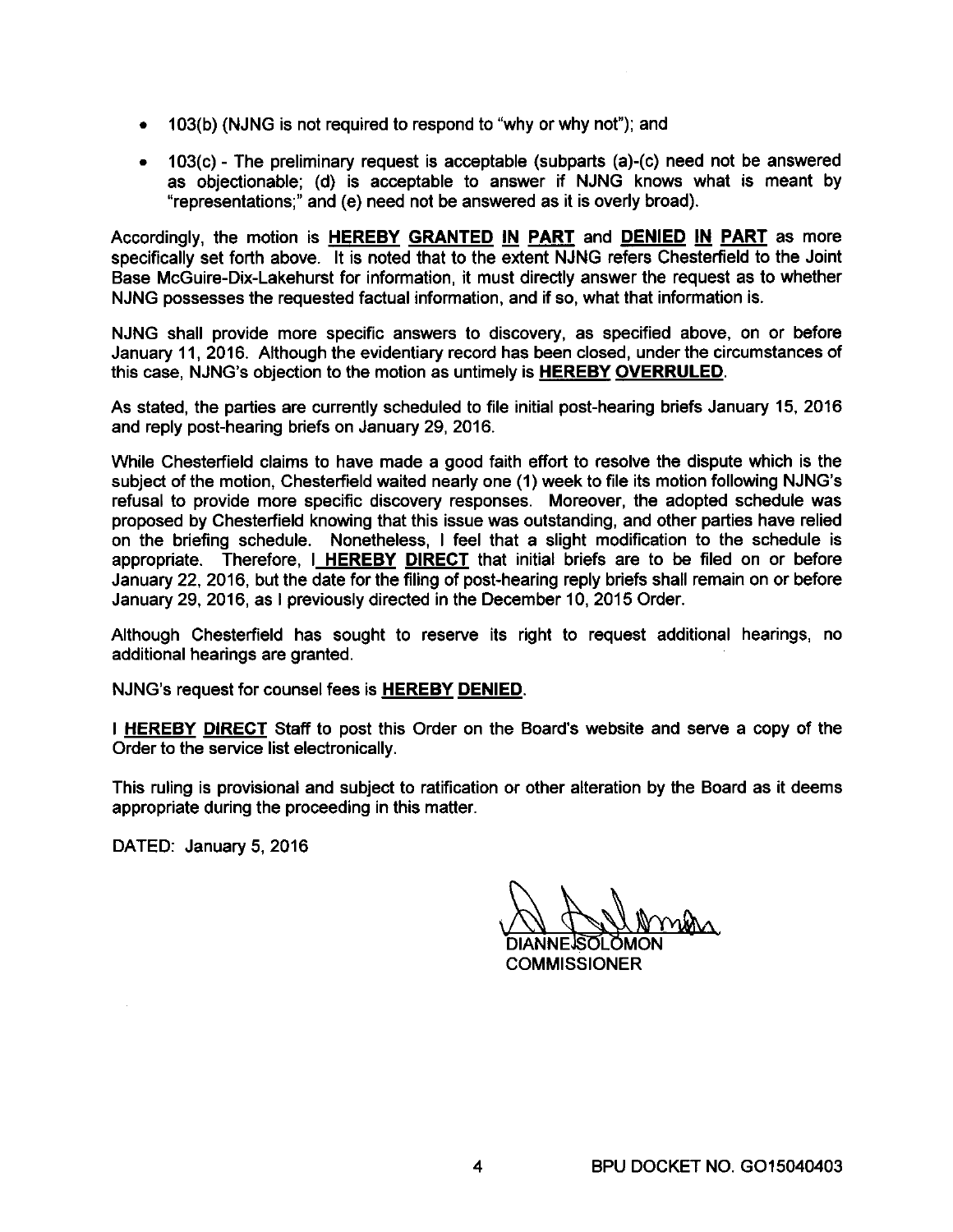# IN THE MATTER OF THE PETITION OF NEW JERSEY NATURAL GAS COMPANY FOR A DETERMINATION CONCERNING THE SOUTHERN RELIABILITY LINK PURSUANT TO N.J.SA 40:55D-19 AND N.J.S.A. 48:9-25.4

## BPU DOCKET NO. G015040403

## SERVICE LIST

#### NJNG:

Board of Public Utilities:

John J. Valeri, Esq. Chiesa, Shahinian & Giantomasi, P.C. One Boland Drive West Orange, NJ 07052 jvaleri@csglaw.com

Jeffrey S. Chiesa, Esq. Chiesa, Shahinian & Giantomasi, P.C. One Boland Drive West Orange, NJ 07052 jchiesa@csglaw.com

Michael K. Plumb, Esq. Chiesa, Shahinian & Giantomasi, P.C. One Boland Drive West Orange, NJ 07052 mplumb@csglaw.com

Matthew Korkes Chiesa, Shahinian & Giantomasi, P.C. One Boland Drive West Orange, NJ 07052 mkorkes@csglaw.com

Andrew Dembia, Esq. New Jersey Natural Gas Company 1415 Wyckoff Road P.O. Box 1464 Wall, NJ 07719 adembia@njng.com

Craig Lynch New Jersey Natural Gas Company 1415 Wyckoff Road P.O. Box 1464 Wall, NJ 07719 clynch@njng.com

Jerome May, Director NJ Board of Public Utilities 44 South Clinton Avenue, 9th Floor Post Office Box 350 Trenton, NJ 08625-0350 jerome.may@bpu.state.nj.us

Robert Schultheis, Chief NJ Board of Public Utilities 44 South Clinton Avenue, 9th Floor Post Office Box 350 Trenton, NJ 08625-0350 robert.schultheis@bpu.state.nj.us

John Masiello NJ Board of Public Utilities 44 South Clinton Avenue, 9th Floor Post Office Box 350 Trenton, NJ 08625-0350 john.masiello@bpu.state.nj.us

Scott Sumliner NJ Board of Public Utilities 44 South Clinton Avenue, 9th Floor Post Office Box 350 Trenton, NJ 08625-0350 scott.sumliner@bpu.state.nj.us

James Giuliano NJ Board of Public Utilities 44 South Clinton Avenue, 9th Floor Post Office Box 350 Trenton, NJ 08625-0350 james.giuliano@bpu.state.nj.us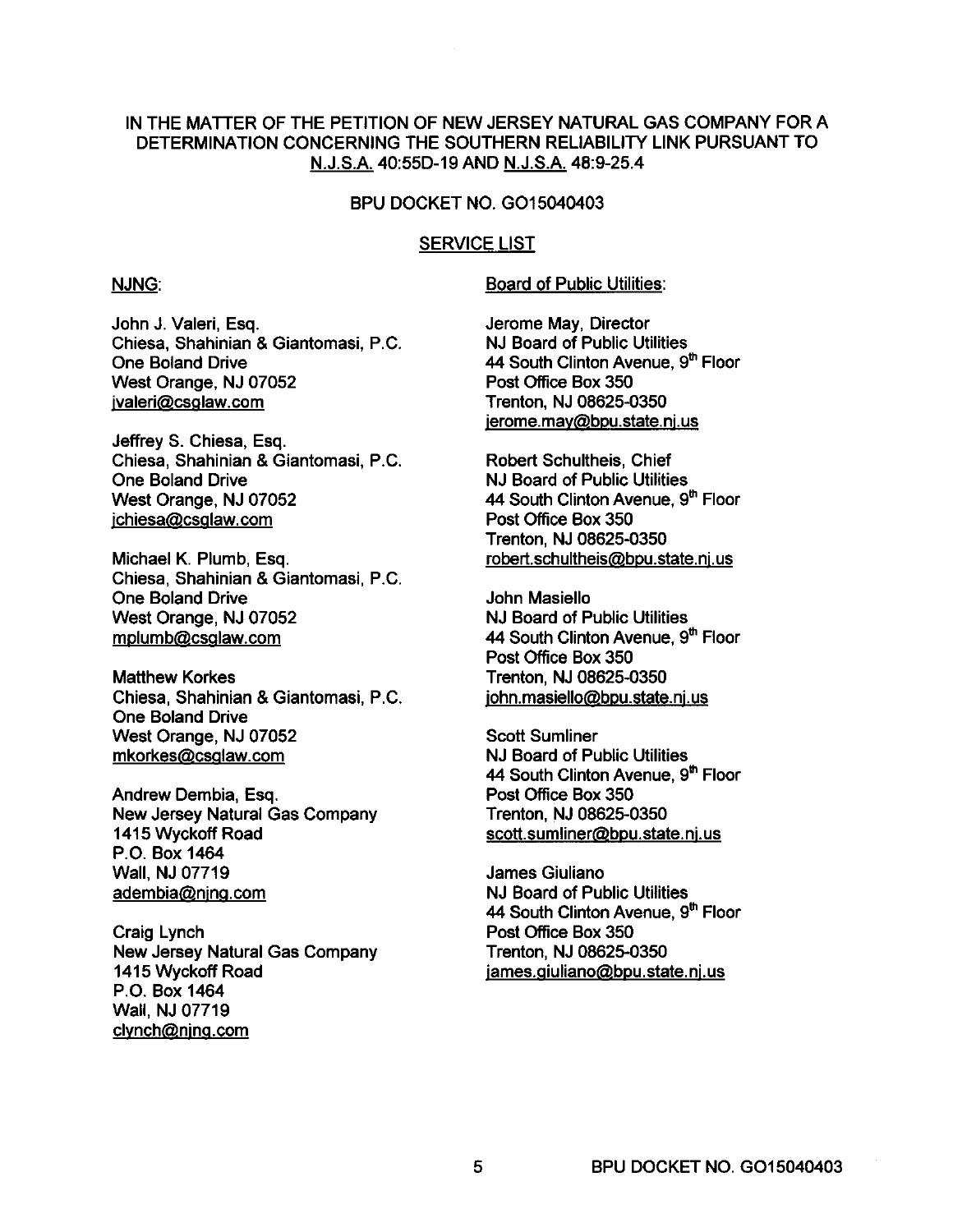Keith Sturn New Jersey Natural Gas Company 1415 Wyckoff Road P.O. Box 1464 Wall, NJ 07719 kstum@njng.com

Mariellen Dugan, Esq. New Jersey Natural Gas Company 1415 Wyckoff Road P.O. Box 1464 Wall, NJ 07719 mdugan@njng.com

Mark R. Sperduto New Jersey Natural Gas Company 1415 Wyckoff Road P.O. Box 1464 Wall, NJ 07719 msperduto@njng.com

Division of Rate Counsel:

Stefanie A. Brand, Director State of New Jersey Division of Rate Counsel 140 East Front Street,  $4<sup>th</sup>$  Floor Post Office Box 003 Trenton, NJ 08625-003 sbrand@rpa.state.nj.us

Felicia Thomas-Friel, Esq. State of New Jersey Division of Rate Counsel 140 East Front Street,  $4<sup>th</sup>$  Floor Post Office Box 003 Trenton, NJ 08625-003 fthomas@rpa.state.nj.us

Brian O. Lipman, Litigation Manager State of New Jersey Division of Rate Counsel 140 East Front Street, 4th Floor Post Office Box 003 Trenton, NJ 08625-003 blipman@rpa.state.nj.us

Michael Stonack NJ Board of Public Utilities 44 South Clinton Avenue, 9<sup>th</sup> Floor Post Office Box 350 Trenton, NJ 08625-0350 michael.stonack@bpu.state.nj.us

Eric Weaver NJ Board of Public Utilities 44 South Clinton Avenue, 9<sup>th</sup> Floor Post Office Box 350 Trenton, NJ 08625-0350 eric.weaver@bpu.state.nj.us

Maureen Wagner, Esq. NJ Board of Public Utilities 44 South Clinton Avenue, 9th Floor Post Office Box 350 Trenton, NJ 08625-0350 maureen.wagner@bpu.state.nj.us

Megan Lupo, Esq. NJ Board of Public Utilities 44 South Clinton Avenue, 9th Floor Post Office Box 350 Trenton, NJ 08625-0350 meaan.lupo@bpu.state.nj.us

Cynthia Covie, Chief Counsel NJ Board of Public Utilities 44 South Clinton Avenue, 9<sup>th</sup> Floor Post Office Box 350 Trenton, NJ 08625-0350 cynthia.covie@bpu.state.nj.us

Paul Flanagan, Executive Director NJ Board of Public Utilities 44 South Clinton Avenue, 9<sup>th</sup> Floor Post Office Box 350 Trenton, NJ 08625-0350 paul.fianagan@bpu.state.nj.us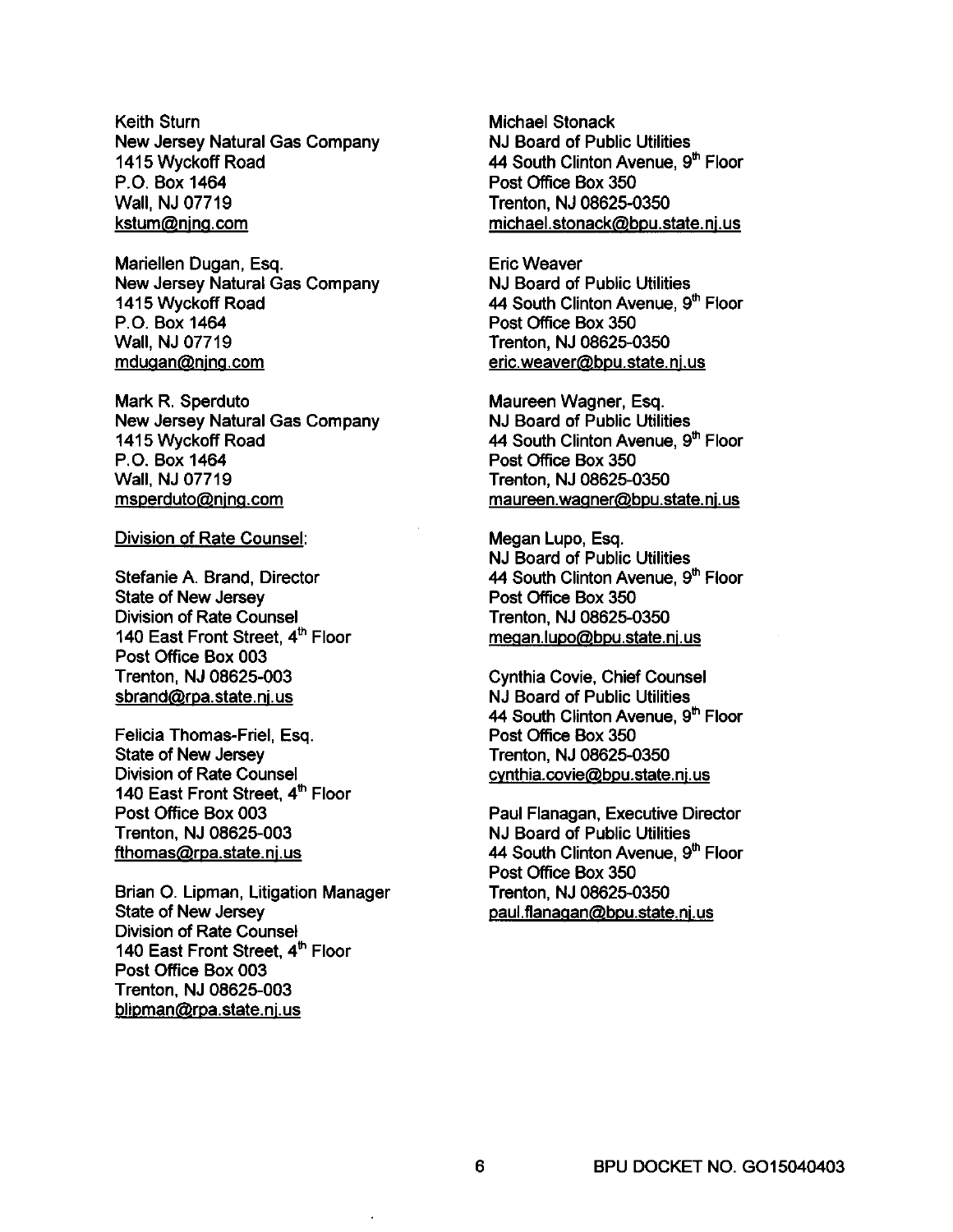Henry M. Ogden, Esq. State of New Jersey Division of Rate Counsel 140 East Front Street. 4th Floor Post Office Box 003 hogden@rpa.state.nj.us

Maura Caroselli, Esq. State of New Jersey Division of Rate Counsel 140 East Front Street, 4<sup>th</sup> Floor Post Office Box 003 Trenton, NJ 08625-003 mcaroselli@rpa.state.nj.us

Shelly Massey State of New Jersey Division of Rate Counsel 140 East Front Street, 4<sup>th</sup> Floor Post Office Box 003 Trenton, NJ 08625-003 smassey@rpa.state.nj.us

Kimberly Dismukes Acadian Consulting Group, LLC 5800 One Perkins Place Drive, Suite 5-F Baton Rouge, LA 70808 kimdismukes@acadianconsulting.com

Edward McGee Acadian Consulting Group, LLC 5800 One Perkins Place Drive, Suite 5-F Baton Rouge, LA 70808 edmcgee@acadianconsulting.com

Burlington County Board of Chosen Freeholders:

William R. Burns, Esq. Capehart & Scatchard, P.A. 142 West State Street Trenton, NJ 08608 wburns@capehart.com

# DAsG:

Alex Moreau, DAG State of New Jersey Department of Law & Public Safety Division of Law 124 Halsey Street Post Office Box 45029 Newark, NJ 07101-45029 alex.moreau@dol.lps.state.nj.us

Christopher Psihoules, DAG State of New Jersey Department of Law & Public Safety Division of Law 124 Halsey Street Post Office Box 45029 Newark, NJ 07101-45029 chistopher.psihoules@dol.lps.state.nj.us

Geoffrey Gersten, DAG State of New Jersey Department of Law & Public Safety Division of Law 124 Halsey Street Post Office Box 45029 Newark, NJ 07101-45029 geoffrey.gersten@dol.lps.state.nj.us

#### Township of Chesterfield:

Katelyn M. McElmoyl, Esq. Parker McCay, P.A. 9000 Midlantic Drive, Suite 300 P.O. Box 5054 Mount Laurel, New Jersey 08054 kmcelmoyl@parkermccay.com

John C. Gillespie, Esq. Parker McCay, P.A. 9000 Midlantic Drive, Suite 300 P.O. Box 5054 Mount Laurel, New Jersey 08054 jgillespie@parkermccay.com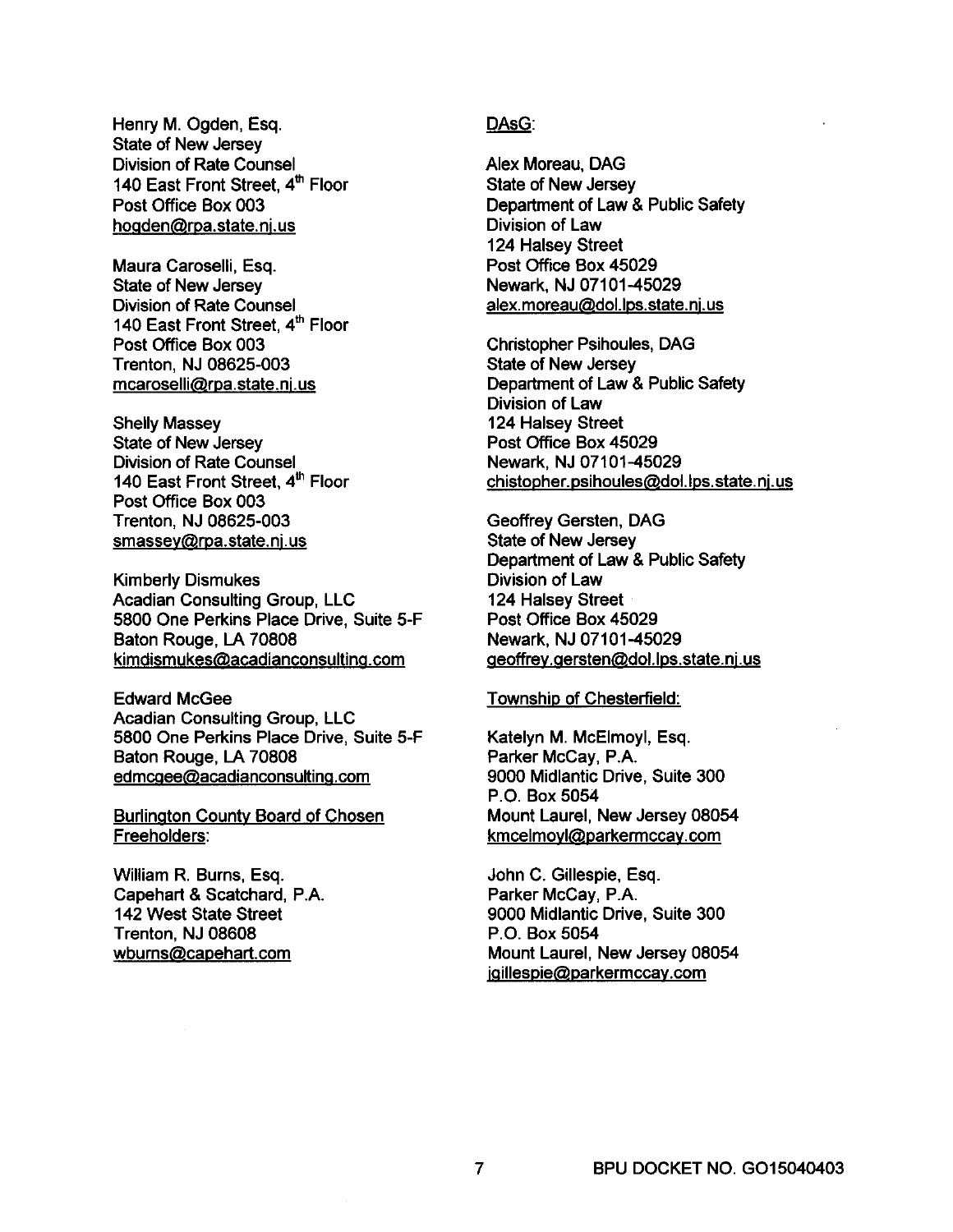### Joint Base McGuire-Oix-Lakehurst:

Alice Good, Chief, Environmental and Real Property Law 2901 Falcon Lane Joint Base McGuire-Dix-Lakehurst, NJ 08641 alice.good@us.af.mil.

#### County Administrators:

Paul Drayton, Jr. Burlington County Administrator 49 Rancocas Road, Room 108 Mount Holly, NJ 08060 clerkoftheBoard@co.buriington.nj.us

Carl W. Block Ocean County Administrator 101 Hooper Avenue Toms River, NJ 08754-2191 cblock@co.ocean.nj.us

Teri O'Connor Monmouth County Administrator Hall of Records Freehold, NJ 07728 teri.oconnor@co.monmouth.nj.us

#### State Agricultural Development Committee:

Steven Bruder, PP State Agriculture Development Committee 369 S. Warren SI. P.O. Box 330 Trenton, NJ 08625-0330 Steven. Bruder@ag.state.nj.us

#### Pinelands Preservation Alliance:

Paul Leodori, Esq. Law Offices of Paul Leodori, P.C. The Haines Building 61 Union Street, 2<sup>nd</sup> Floor Medford, NJ 08055 paul@leodori.com

# Township of Upper Freehold:

Dennis A. Collins, Esq. Collins, Vella & Casello, L.L.C. 2317 Highway 34, Suite 1A Manasquan, NJ 08736 dcollins@cvclaw.net

## Township of North Hanover:

Mark Roselli, Esq. Roselli Griegel Lozier & Lazzaro, P.C. 1337 Highway 33 Hamilton, NJ 08690 mroselli@roselligriegel.com

### Township of Plumsted:

Denis P. Kelly, Esq. Gilmore & Monahan, P.A. 10 Allen Street P.O. Box 1540 Toms River, NJ 08754 dpk@gm-Iaw.net

### Municipal Clerks:

Cindy Dye North Hanover Township Clerk 41 Schoolhouse Rd. Jacobstown, NJ 08562 clerk@northhanovertwp.com

Dana L. Tyler Upper Freehold Township Clerk 314 Route 539 Cream Ridge, NJ 08514 dtvler@uftnj.com

Dorothy J. Hendrickson, R.M.C. Plumsted Township Clerk 121 Evergreen Road New Egypt, NJ 08533 municipalclerk@plumsted.org

Ann Marie Eden, RMC Jackson Township Clerk 95 W. Veterans Hwy. Jackson, NJ 08527 clerk@jacksontwpnj.net